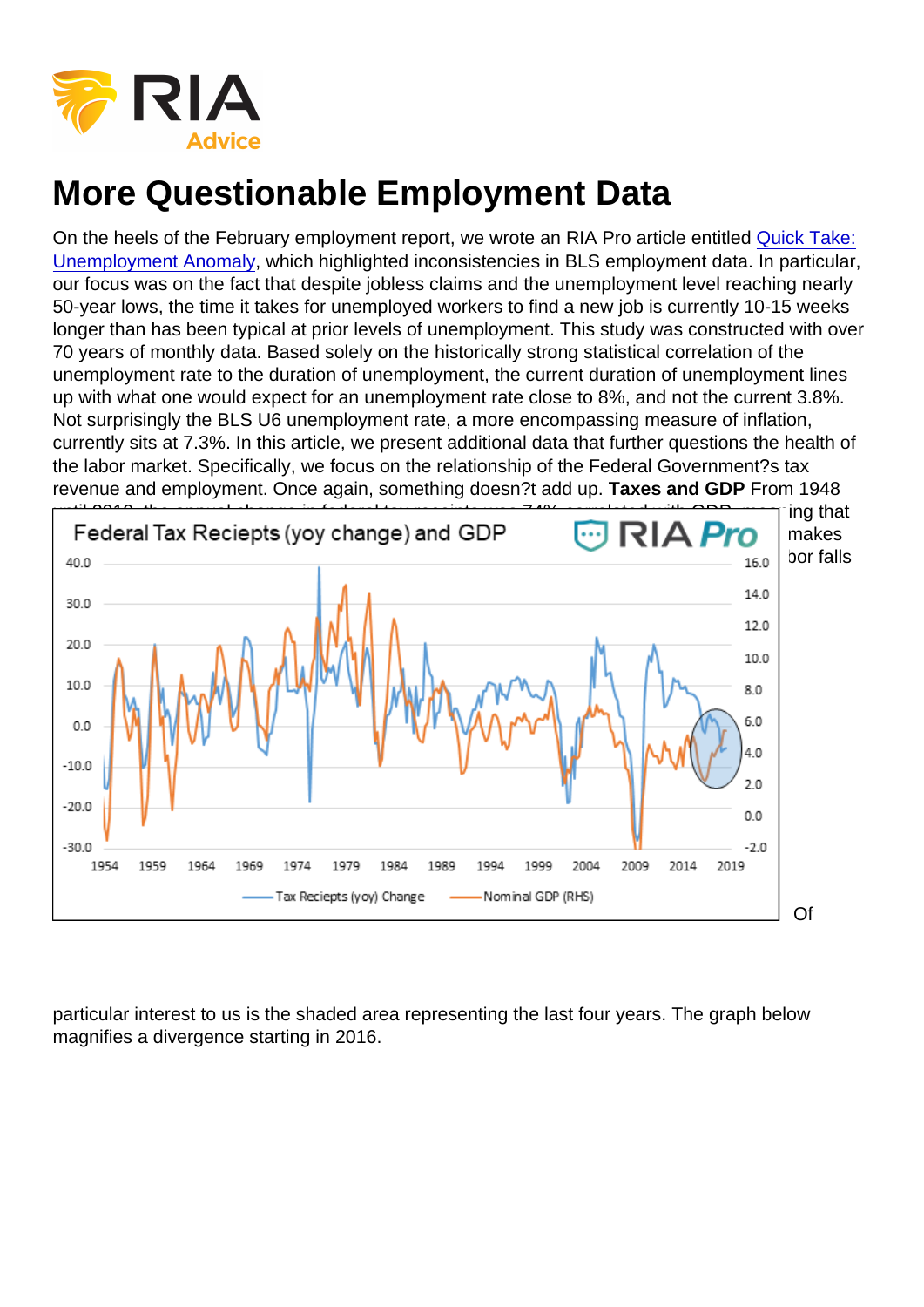

shown, the deviation from a historical perspective is quite odd. Since 2016, the correlation between the unemployment rate and federal tax receipts has been -58%, meaning that economic growth has a statistically moderate measure of negative correlation. Based on the relationship we should



The recent change in Federal tax law is certainly responsible for some of this irregular behavior over the last year. However, it is important to note that despite relatively strong economic growth and record low unemployment in recent quarters, weaker tax receipt growth has persisted since the financial crisis. The graph below shows the steady decline of personal tax receipt growth, despite the significant decline in the unemployment rate. Personal tax receipts were not largely affected by the tax legislation and provide firmer evidence that something is amiss in the data.